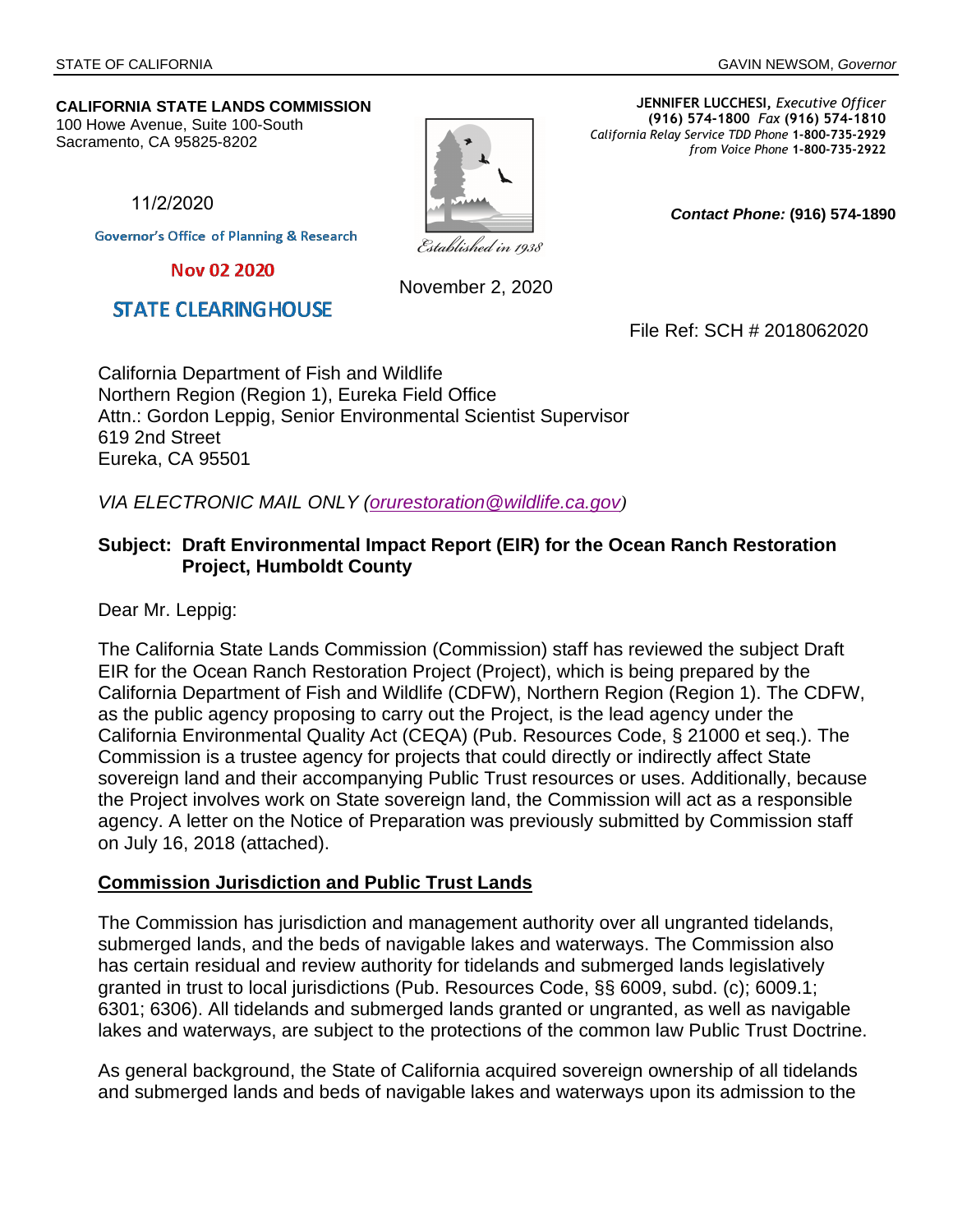United States in 1850. The state holds these lands for the benefit of all people of the state for statewide Public Trust purposes, which include but are not limited to waterborne commerce, navigation, fisheries, water-related recreation, habitat preservation, and open space. On tidal waterways, the State's sovereign fee ownership extends landward to the ordinary high-water mark, which is generally indicated by the mean high tide line, except for areas of fill or artificial accretion or where the boundary has been fixed by agreement or a court. Such boundaries may not be readily apparent from present day site inspections.

In 1988, the Commission authorized a 49-year General Permit – [Public Agency Use, Lea](http://archives.slc.ca.gov/Meeting_Summaries/1988_Documents/01-21-88/Items/012188R11.pdf)se [No. PRC 7153.9, to the California Department of Fish and Game \(Item 11, January 21](http://archives.slc.ca.gov/Meeting_Summaries/1988_Documents/01-21-88/Items/012188R11.pdf), 1988). The lease authorized levee construction and maintenance for wildlife habitat restoration. Based upon the information provided and a preliminary review of Commission records, the proposed Project, with the exception of the portion in the Dune Restoration Area, appears to be located within this lease area on tidally influenced State sovereign land. An amendment to the lease or a new lease may be required from the Commission for the Project. Please contact Ninette Lee, Public Lands Manager (see contact information at end of letter) to further discuss Project leasing requirements.

# **Project Description**

CDFW proposes to restore and enhance tidal estuarine and coastal dune habitats within a portion of the Ocean Ranch Unit (ORU) of the Eel River Wildlife Area (805 acres) to meet its objectives and needs as follows:

- To restore and expand natural estuarine function in the restoration area, and to assist in recovery and enhancement of habitat for native fish, invertebrates, wildlife, and plant species
- To restore natural dune function, and to assist in recovery and enhancement of habitat for native species, state and federally listed or otherwise sensitive plants, and associated sensitive natural communities

From the Project Description in the Draft EIR, Commission staff understands that the Project includes the following components that have potential to affect State sovereign land:

- Tidal restoration activities include:
	- o Breaching external and internal levees
	- o Lowering portions of the external levee along McNulty Slough
	- o Removing portions of internal levees
	- o Excavating tidal channels
	- o Creating transitional high marsh habitat
	- o Constructing habitat ridges
	- o Installing ditch plugs and filling internal ditches
- Public access improvements include:
	- o Improving the access road into the restoration area and the existing parking area
	- o Constructing a new parking area
	- o Installing a non-motorized boat put-in
	- o Establishing a trail system